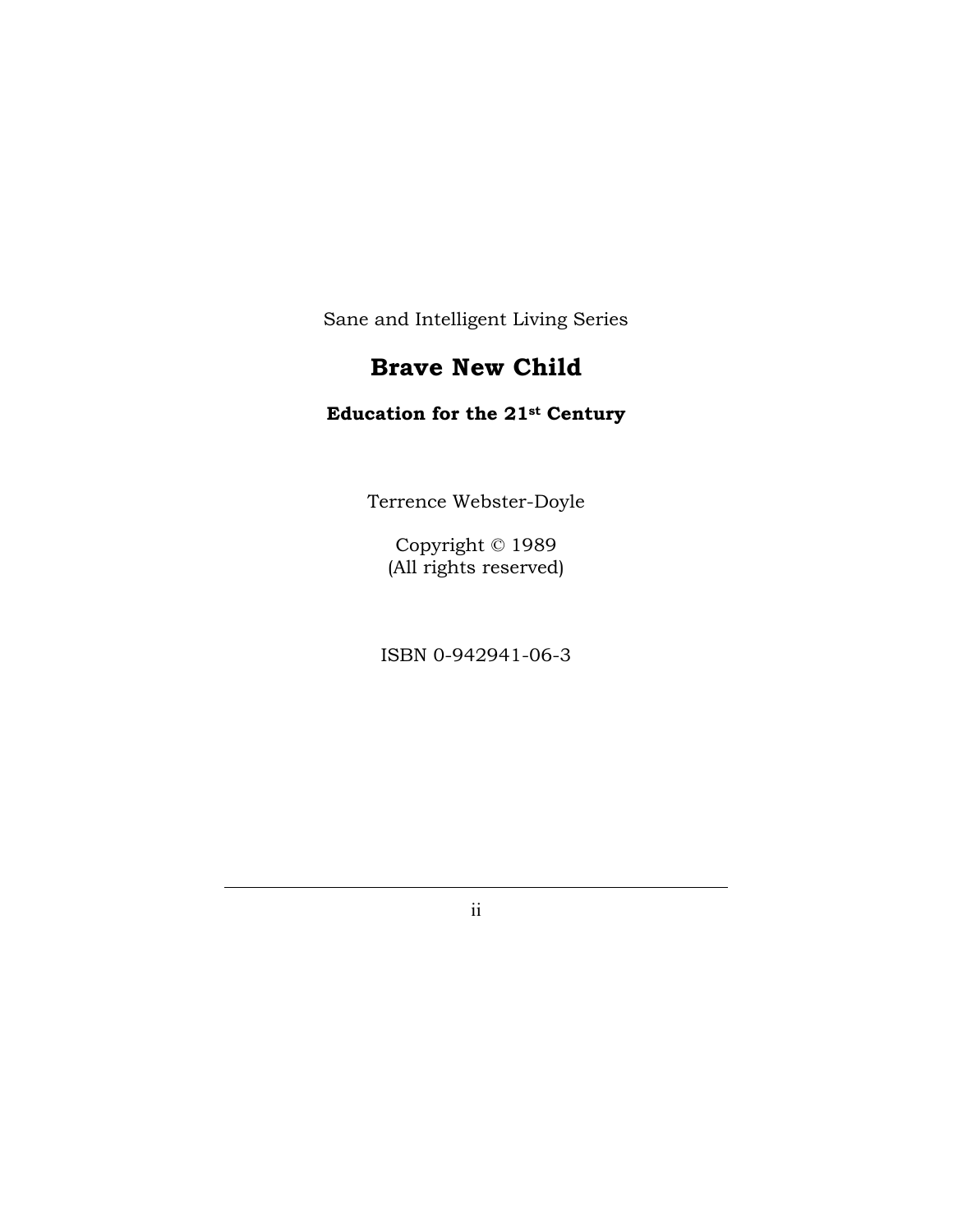These are the thoughts of all men in all ages and lands, they are not original with me. If they are not yours as much as mine, they are nothing or next to nothing. If they do not enclose everything, they are next to nothing. If they are not the riddle and the untying of the riddle, they are nothing. If they are not just as close as they are distant, they are nothing.

> — Walt Whitman From *Leaves of Grass*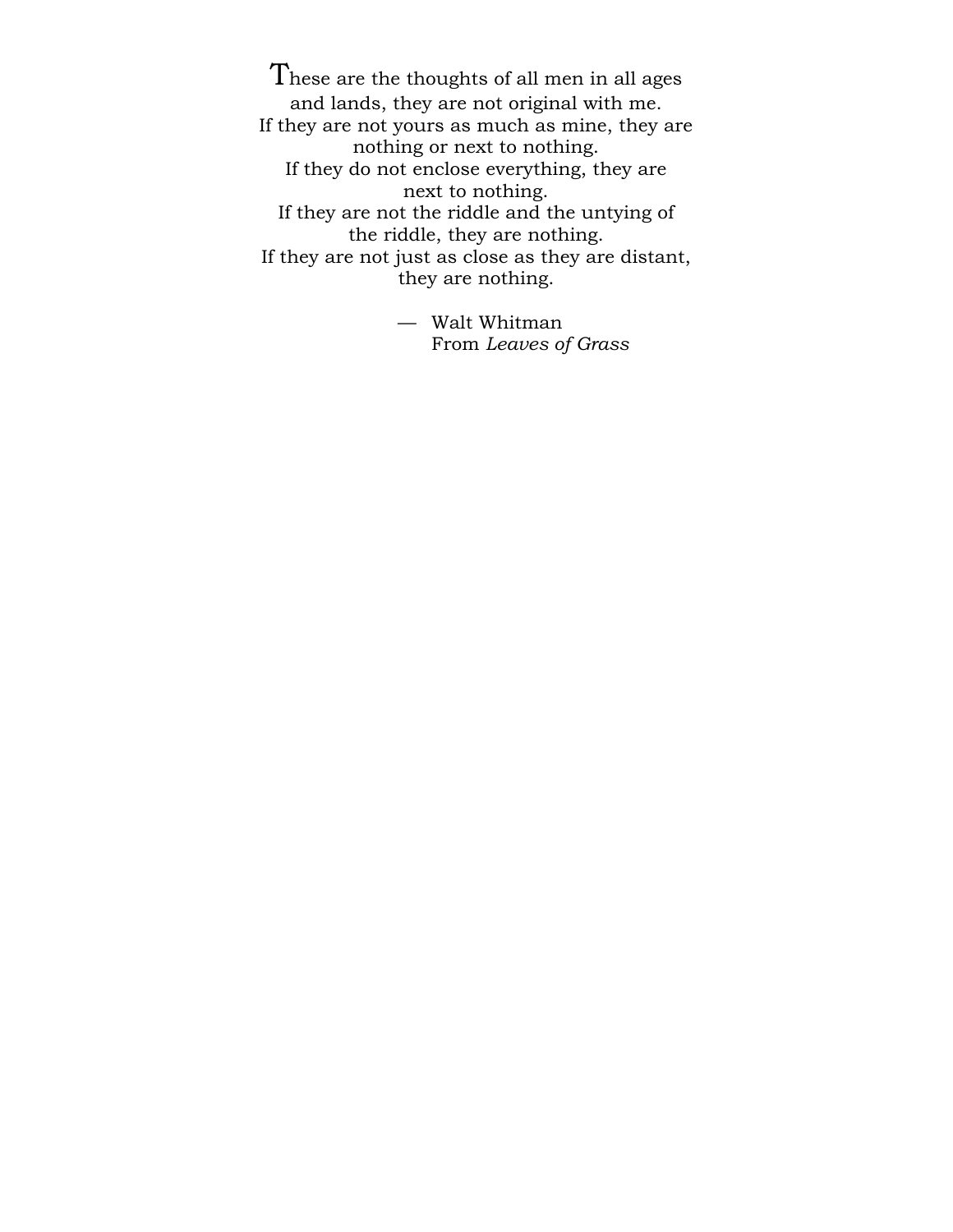### Table of Contents \_\_\_\_\_\_\_\_\_\_\_\_\_\_\_\_\_

**Foreword: Education for the 21st Century** – A Crisis in Learning

**Introduction Freedom from Psychological Conditioning**

#### **Author's Note**

Part I **The Essence of Learning** – Observations on Psychological Conditioning and an Examination into the Nature of Enquiry and Intelligence

- Part II **A New Education for Sane and Intelligent Living** – The Intention of a New School and a Presentation of a New Perspective in Teaching Academics and Living Skills
- Part III **Education and Self-Discovery**  Enquiring into the Structure of Consciousness and the Roots of Learning
- Part IV **A Sample Curriculum for Understanding Conditioning** – Sample Activities for Children That Teachers and Parents Can Use to Develop an Understanding of the Influences of Psychological Conditioning
- Part V **The Martial Arts in Education: Solving Conflict Nonviolently** –

A Look at How the Practice of Martial Arts Can Help People Avoid Reacting Physically to Psychological Threats

#### Part VI **Observations on Education and Living** –

Commentaries on Vital Issues for a New Education

- The Quality of Attention in Learning
- Learning That Has No Motive
- Prisoners of Freedom
- Death and the Unknown
- The Meaning of Suffering

iii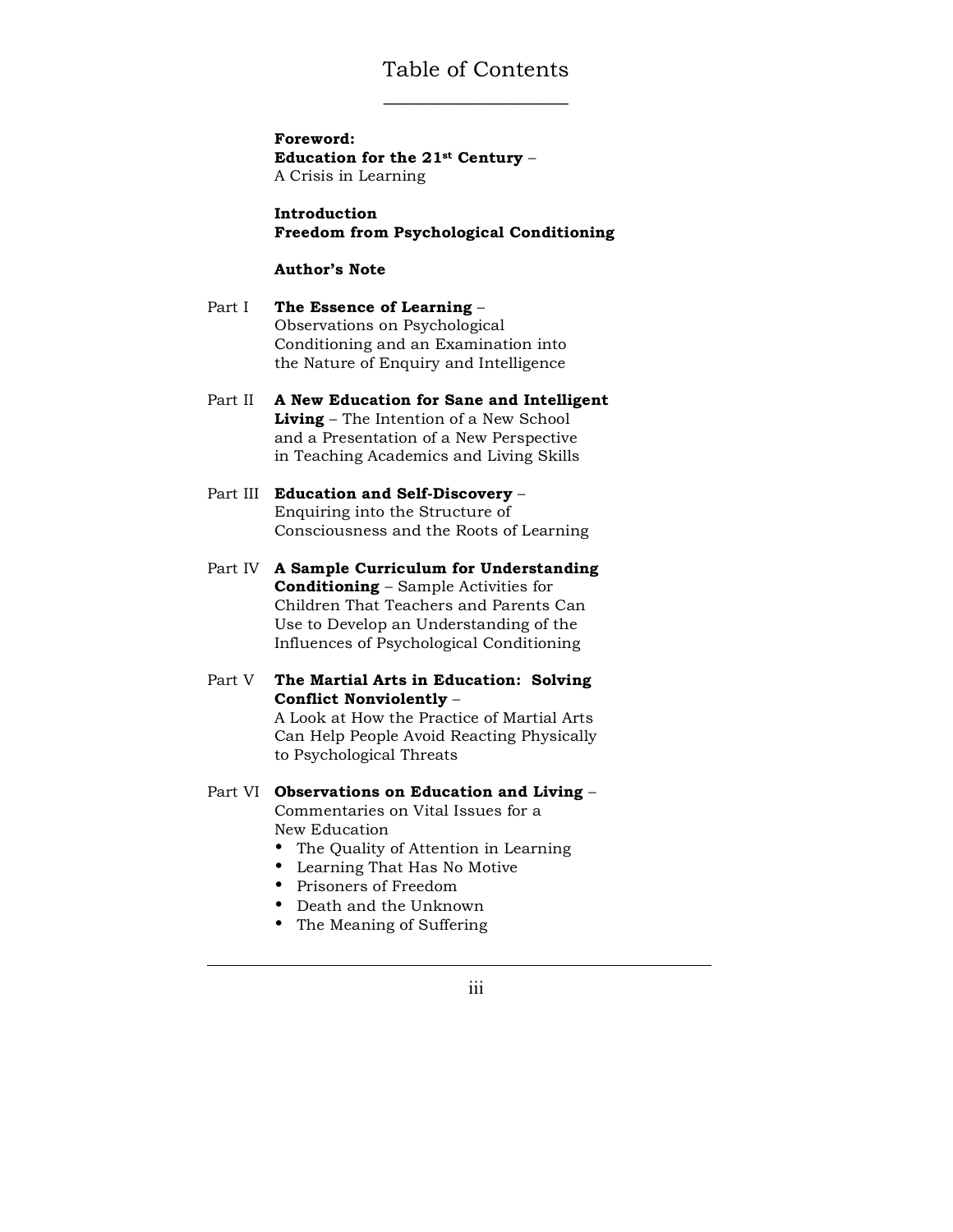- The Myth of the American Dream
- The Danger of Sentiment
- The Heroic Adversary
- The United Nations A Contradiction in Terms
- The Conflict of Self-Esteem
- The Roots of Violence
- The Danger of Becoming One Humanity
- Patriotism The Enemy of Peace
- Can Thinking Solve the Problems Thinking Has Created?
- The Myth of Many Paths
- Politics The Art of Conflict
- The Ending of War An Holistic Approach
- Creative Discontent

#### **Afterword: Where Do We Go From Here?** –

The Future of Education and the Need for a Fundamental Change in Our Approach to Learning

iv